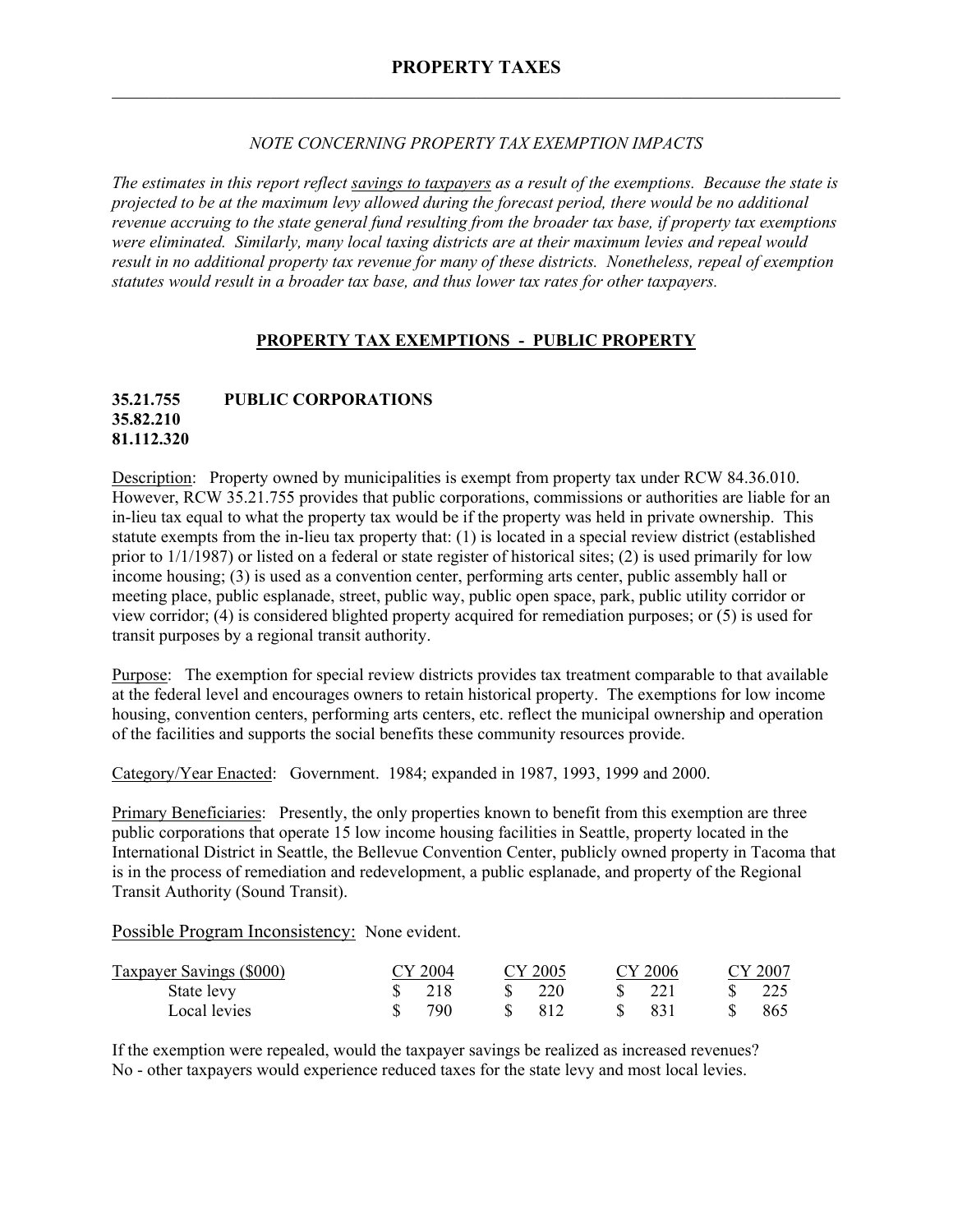## **84.36.010 FEDERAL GOVERNMENT**

Description: Real and personal property owned by the United States government is exempt from property taxation.

Purpose: Property of the federal government is exempt under the Washington Constitution, except to the extent that Congress specifically allows such taxation, which it has rarely done. The federal government does make certain payments in lieu of property taxes, e.g., for federal forest lands.

Category/Year Enacted: Government. 1854

Primary Beneficiaries: The U.S. government and its agencies and instrumentalities.

Possible Program Inconsistency: None evident.

| <b>Taxpayer Savings (\$000)</b> | CY 2004   | CY 2005   | CY 2006   | CY 2007   |
|---------------------------------|-----------|-----------|-----------|-----------|
| State levy                      | \$ 77,265 | \$ 83,521 | \$ 88,892 | \$95,345  |
| Local levies                    | \$279,916 | \$308,546 | \$334,922 | \$366,655 |

If the exemption were repealed, would the taxpayer savings be realized as increased revenues? No - taxation is prohibited by the State Constitution.

### **84.36.010 STATE GOVERNMENT**

Description: Real and personal property owned by the state is exempt from property taxation.

Purpose: Property of the state government is exempt under the Washington Constitution. This reflects a long-standing legislative policy not to tax publicly owned property.

Category/Year Enacted: Government. 1889

Primary Beneficiaries: The state of Washington.

Possible Program Inconsistency: None evident.

| <b>Taxpayer Savings (\$000)</b> | CY 2004   | CY 2005   | CY 2006   | CY 2007   |
|---------------------------------|-----------|-----------|-----------|-----------|
| State levy                      | \$ 51,953 | \$52,443  | \$52,605  | \$ 53,587 |
| Local levies                    | \$188,214 | \$193,735 | \$198,203 | \$206,074 |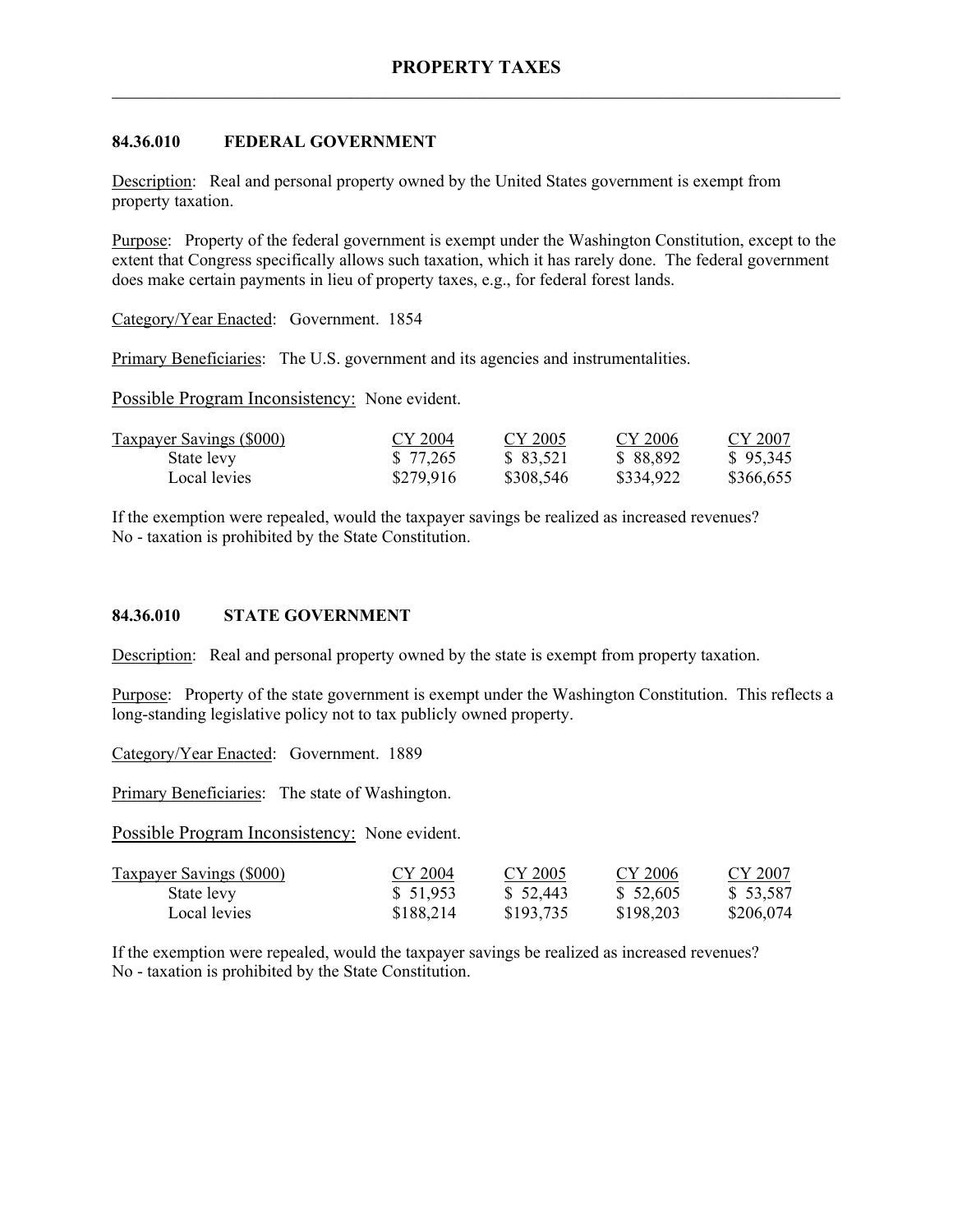### **84.36.010 COUNTY GOVERNMENT**

Description: Real and personal property owned by counties is exempt from property taxation.

Purpose: Property of county government is exempt under the Washington Constitution. This reflects a long-standing legislative policy not to tax publicly owned property.

Category/Year Enacted: Government. 1889

Primary Beneficiaries: The 39 counties in Washington.

Possible Program Inconsistency: None evident.

| <b>Taxpayer Savings (\$000)</b> | CY 2004   | CY 2005   | CY 2006   | CY 2007   |
|---------------------------------|-----------|-----------|-----------|-----------|
| State levy                      | \$98,709  | \$99.640  | \$99.949  | \$101,815 |
| Local levies                    | \$357,604 | \$368,095 | \$376,582 | \$391,537 |

If the exemption were repealed, would the taxpayer savings be realized as increased revenues? No - taxation is prohibited by the State Constitution.

#### **84.36.010 CITIES AND TOWNS**

Description: Real and personal property owned by municipalities is exempt from property taxation.

Purpose: Property of municipal corporations is exempt under the Washington Constitution. This reflects a long-standing legislative policy not to tax publicly owned property.

Category/Year Enacted: Government. 1889

Primary Beneficiaries: The 281 cities and towns in Washington.

Possible Program Inconsistency: None evident.

| <b>Taxpayer Savings (\$000)</b> | CY 2004   | CY 2005   | CY 2006   | CY 2007   |
|---------------------------------|-----------|-----------|-----------|-----------|
| State levy                      | \$ 81,579 | \$82,348  | \$ 82,604 | \$ 84,146 |
| Local levies                    | \$295,545 | \$304,215 | \$311,229 | \$323,589 |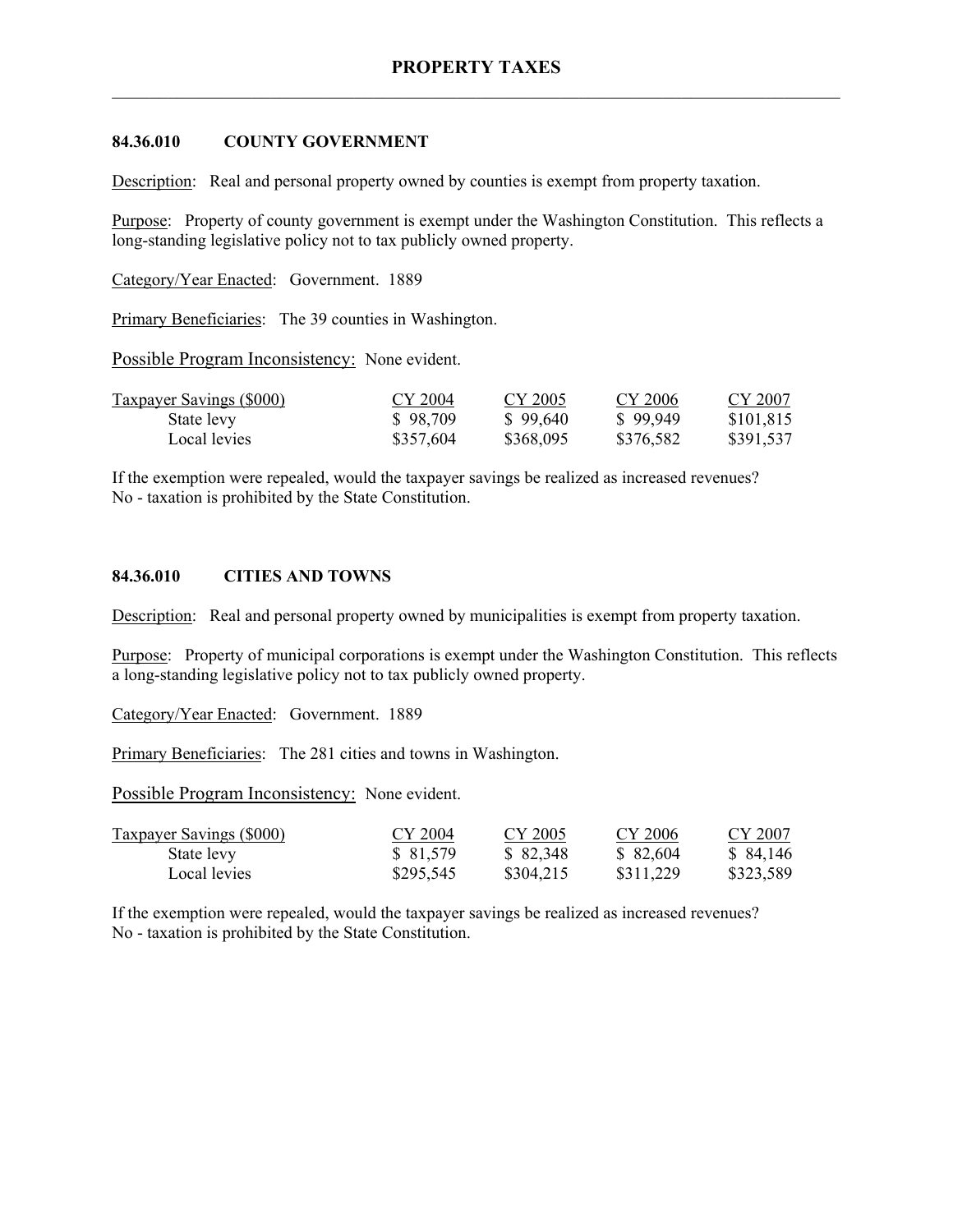## **84.36.010 PUBLIC SCHOOLS: COLLEGES AND UNIVERSITIES 84.36.050(2)**

Description: Real and personal property owned by the state's public colleges and universities is exempt from property taxation. In addition, property leased to an institution of higher education by a nonprofit foundation established for the exclusive support of the institution is exempt.

Purpose: Property of the state government is exempt under the Washington Constitution. This reflects a long-standing legislative policy not to tax publicly owned property.

Category/Year Enacted: Government. 1889; leased property by nonprofit educational foundations added in 2001.

Primary Beneficiaries: Public colleges and universities, including the six four-year institutions, 24 community colleges and five vocational-technical institutes and their branch campuses.

Possible Program Inconsistency: None evident.

| <b>Taxpayer Savings (\$000)</b> | CY 2004   | CY 2005   | CY 2006   | CY 2007   |
|---------------------------------|-----------|-----------|-----------|-----------|
| State levy                      | \$27,848  | \$28,110  | \$28,198  | \$28,724  |
| Local levies                    | \$100,887 | \$103,846 | \$106,241 | \$110.460 |

If the exemption were repealed, would the taxpayer savings be realized as increased revenues? No - taxation is prohibited by the State Constitution.

### **84.36.010 PUBLIC SCHOOLS: K - 12**

Description: Real and personal property owned by school districts is exempt from property taxation.

Purpose: Property of school districts is exempt under the Washington Constitution. This reflects a longstanding legislative policy not to tax publicly owned property.

Category/Year Enacted: Government. 1889

Primary Beneficiaries: Approximately 2,100 campuses of the 296 public school districts.

Possible Program Inconsistency: None evident.

| <b>Taxpayer Savings (\$000)</b> | CY 2004   | CY 2005   | CY 2006   | CY 2007   |
|---------------------------------|-----------|-----------|-----------|-----------|
| State levy                      | \$66,558  | \$67,185  | \$67,394  | \$68,652  |
| Local levies                    | \$241,124 | \$248,199 | \$253,922 | \$264,005 |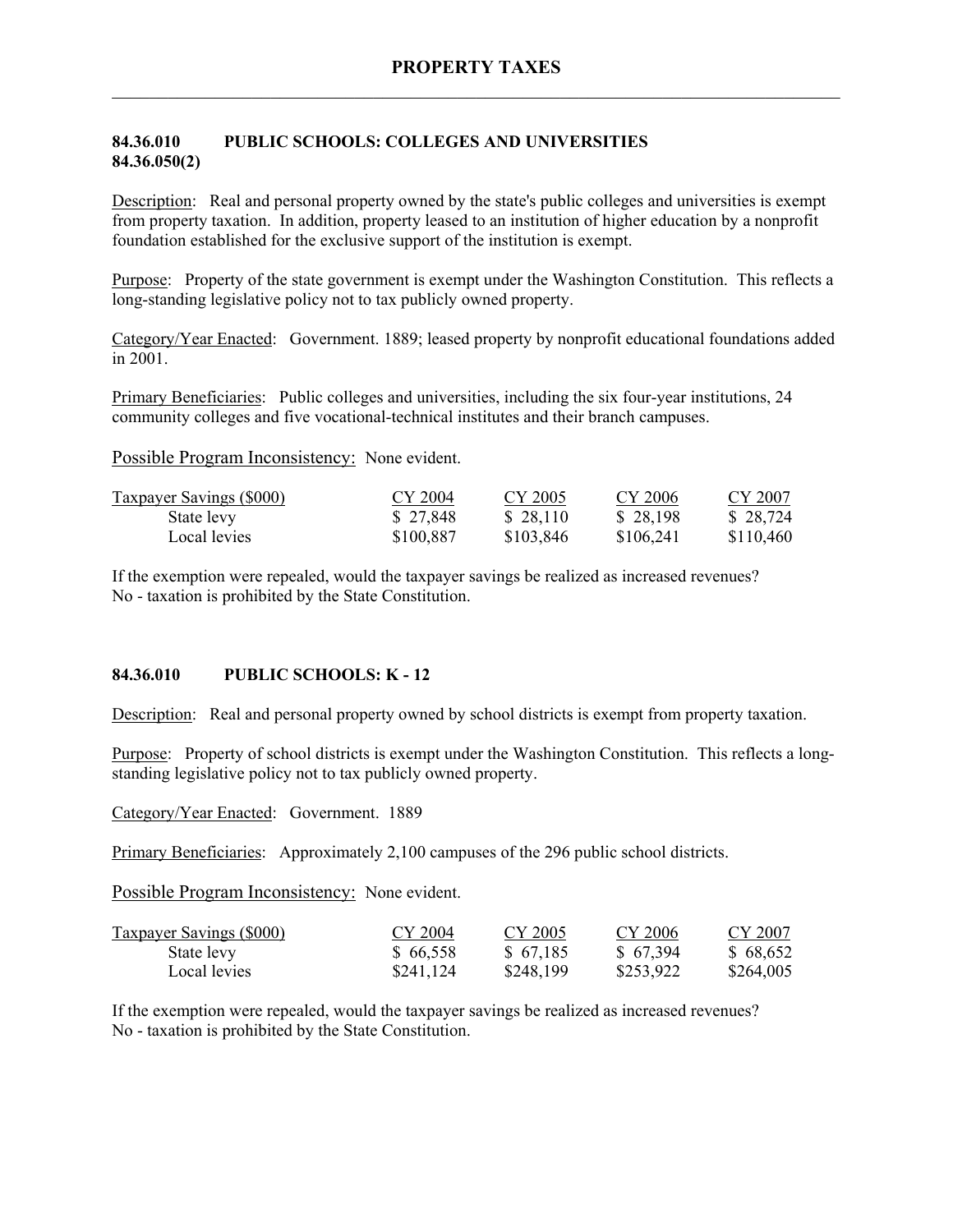### **84.36.010 PORT DISTRICTS**

Description: Real and personal property owned by public port districts is exempt from property taxation.

Purpose: Property of municipal corporations is exempt under the Washington Constitution. This reflects a long-standing legislative policy not to tax publicly owned property.

Category/Year Enacted: Government. 1911

Primary Beneficiaries: The 76 public port districts.

Possible Program Inconsistency: None evident.

| <b>Taxpayer Savings (\$000)</b> | CY 2004            | CY 2005   | CY 2006  | CY 2007   |
|---------------------------------|--------------------|-----------|----------|-----------|
| State levy                      | $\frac{\$}{9.350}$ | \$ 9.438  | \$ 9.467 | \$ 9.644  |
| Local levies                    | \$ 33,872          | \$ 34,866 | \$35,670 | \$ 37,086 |

If the exemption were repealed, would the taxpayer savings be realized as increased revenues? No - taxation is prohibited by the State Constitution.

#### **84.36.010 FIRE DISTRICTS**

Description: Real and personal property owned by fire districts is exempt from property taxation.

Purpose: Property of municipal corporations is exempt under the Washington Constitution. This reflects a long-standing legislative policy not to tax publicly owned property.

Category/Year Enacted: Government. 1933

Primary Beneficiaries: Approx. 390 fire protection districts.

Possible Program Inconsistency: None evident.

| <b>Taxpayer Savings (\$000)</b> | CY 2004           | CY 2005 | CY 2006  | CY 2007 |
|---------------------------------|-------------------|---------|----------|---------|
| State levy                      | $\frac{1}{2}$ 854 | -862    | - 865    | -881 -  |
| Local levies                    | \$3,094           | \$3,184 | \$ 3,258 | \$3,388 |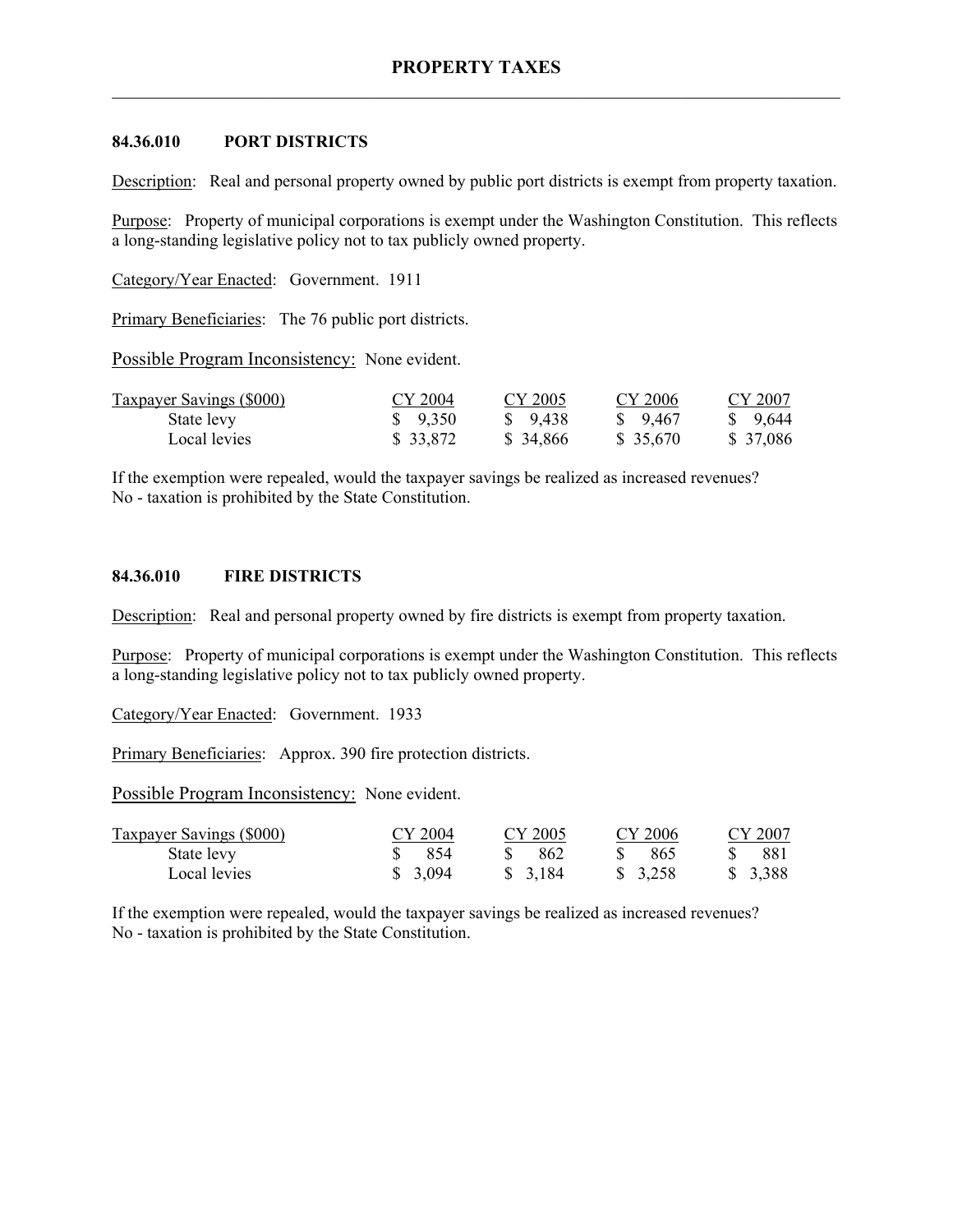## **84.36.010 PUBLIC UTILITY DISTRICTS**

Description: Real and personal property owned by public utility districts (PUDs) is exempt from property taxation. However, public utility districts pay a privilege tax in lieu of property tax based on the electricity they generate and distribute or based on the water and/or sewer services they provide.

Purpose: Property of municipal corporations is exempt under the Washington Constitution. This reflects a long-standing legislative policy not to tax publicly owned property.

Category/Year Enacted: Government. 1931

Primary Beneficiaries: 28 PUDs statewide. Of the 23 that generate and/or distribute electricity, 15 also provide water and/or sewer services. The remaining 5 PUDs provide water and/or sewer services but do not generate or distribute electricity.

Possible Program Inconsistency: None evident.

| Taxpayer Savings (\$000)* | CY 2004  | CY 2005  | CY 2006   | CY 2007  |
|---------------------------|----------|----------|-----------|----------|
| State levy                | \$9,763  | \$ 9.419 | \$ 8.623  | \$ 8,184 |
| Local levies              | \$73,281 | \$75,282 | \$ 76,410 | \$79,154 |

\*net of public utility privilege tax which is in lieu of property tax.

If the exemption were repealed, would the taxpayer savings be realized as increased revenues? No - taxation is prohibited by the State Constitution.

### **84.36.010 HOSPITAL DISTRICTS 84.36.040(2)**

Description: Real and personal property owned by public hospital districts is exempt from property taxation. Also, exemption is provided for property that is leased to and used by a hospital district for hospital purposes, as long as the benefit of the exemption inures to the hospital.

Purpose: Property of municipal corporations is exempt under the Washington Constitution. This reflects a long-standing legislative policy not to tax publicly owned property.

Category/Year Enacted: Government. 1945; RCW 84.36.040(2) covering property leased to public hospitals was adopted in 2001.

Primary Beneficiaries: Approximately 40 hospitals operated by public hospital districts.

Possible Program Inconsistency: None evident.

| <b>Taxpayer Savings (\$000)</b> | CY 2004 | CY 2005  | CY 2006  | CY 2007  |
|---------------------------------|---------|----------|----------|----------|
| State levy                      | \$1,923 | \$ 1,941 | \$ 1,947 | \$ 1.983 |
| Local levies                    | \$6,966 | \$ 7.171 | \$ 7,336 | \$ 7.627 |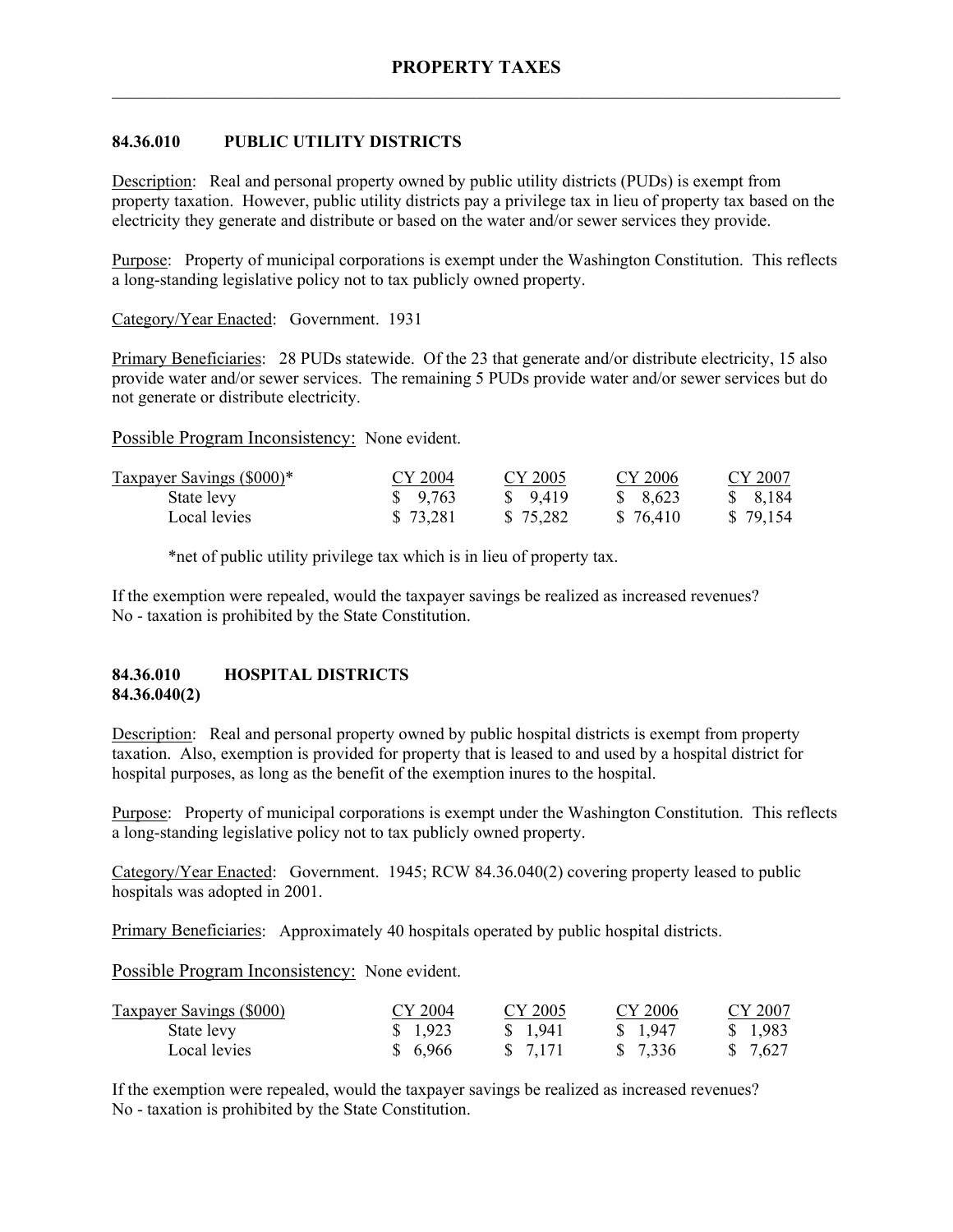### **84.36.010 FOREIGN CONSULATES**

Description: Property that belongs to a foreign national government or an international commission is exempt from property taxation, if it is used exclusively as an office or residence for a consul or other official representative of that nation and the consul or representative is a citizen of that nation.

Purpose: This follows the principle of reciprocity, whereby a foreign nation will not tax the property of a U.S. consulate if it is used and maintained by U.S. nationals.

Category/Year Enacted: Government. 1967

Primary Beneficiaries: Four foreign governments and four international commissions or councils benefit from this exemption. All are located in King County.

Possible Program Inconsistency: None evident.

| Taxpayer Savings (\$000) | CY 2004 | CY 2005 |    | CY 2006 |    | CY 2007 |
|--------------------------|---------|---------|----|---------|----|---------|
| State levy               |         |         | S. |         | S. | 38      |
| Local levies             | 133     | \$136   |    | 139     |    |         |

If the exemption were repealed, would the taxpayer savings be realized as increased revenues? No - other taxpayers would experience reduced taxes for the state levy and most local levies.

## **84.36.130 AIRPORTS OWNED BY CITIES IN OTHER STATES**

Description: Real and personal property located in Washington that is exclusively owned by a municipal corporation of an adjoining state that is used primarily as an airport facility is exempt from property taxation, as long as the size of the airport does not exceed 500 acres.

Purpose: While reciprocity is not mentioned in this statute, it is assumed that should a similar situation occur in Oregon or Idaho, those states would enact similar exemptions.

Category/Year Enacted: Government. 1941; amended in 1998 to add the 500 acre limitation.

Primary Beneficiaries: Only the Pullman-Moscow Regional Airport in Whitman County. Exemption for The Dallesport Airport in Klickitat County (owned by the city of The Dalles, Oregon) was eliminated due to the 500 acre limitation.

Possible Program Inconsistency: None evident.

| Taxpayer Savings (\$000) | TY 2004<br>CY 2005 |  | 2006 |  | EY 2007 |  |  |
|--------------------------|--------------------|--|------|--|---------|--|--|
| State levy               |                    |  |      |  |         |  |  |
| Local levies             |                    |  | 24   |  |         |  |  |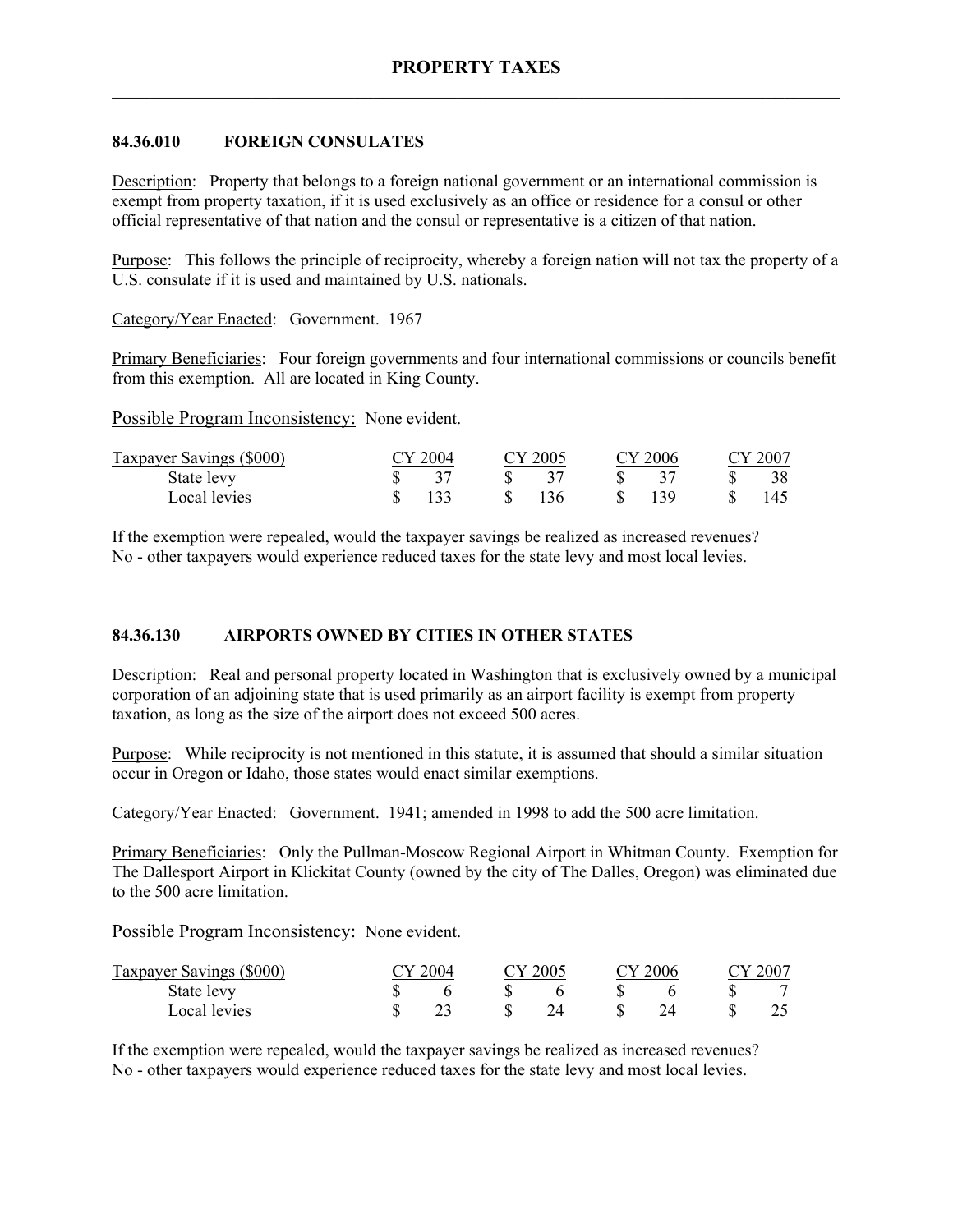## **84.36.135 HOUSING FINANCE COMMISSION**

Description: Real and personal property owned by the state Housing Finance Commission is exempt from property tax. The Commission occasionally assumed title to real property when mortgages were sold under foreclosure proceedings. Even though the Commission may technically hold title to the foreclosed parcel, it is standard practice for the servicing firm to sell the property or for the insurance company to take title and resell the property.

Purpose: Reflects the legislative policy not to tax governmental operations.

Category/Year Enacted: Government. 1983

Primary Beneficiaries: The Housing Finance Commission.

Possible Program Inconsistency: None evident.

Taxpayer Savings (\$000) None. In the past, rare instances occurred where the Commission would acquire title to certain parcels. Contracts are now structured so that the Commission avoids actually taking title to foreclosed properties. Thus, there is no longer any impact associated with this exemption.

## **84.36.210 PUBLIC RIGHT-OF-WAY EASEMENTS**

Description: Easements obtained by governmental entities over and across private property are exempt from property taxation, general tax foreclosure, and sale for delinquent taxes when written documentation of the easement has been filed with the county auditor's office.

Purpose: Because publicly owned property is exempt from taxation, it follows that the value of easements obtained by government agencies for public purposes on privately owned land should similarly be exempt.

Category/Year Enacted: Government. 1947

Primary Beneficiaries: Governmental jurisdictions.

Possible Program Inconsistency: None evident.

| Taxpayer Savings (\$000) | CY 2004 | CY 2005 | CY 2006       | CY 2007 |
|--------------------------|---------|---------|---------------|---------|
| State levy               | 176     |         |               | -182    |
| Local levies             | 638     | 657     | -671<br>$S =$ | 698     |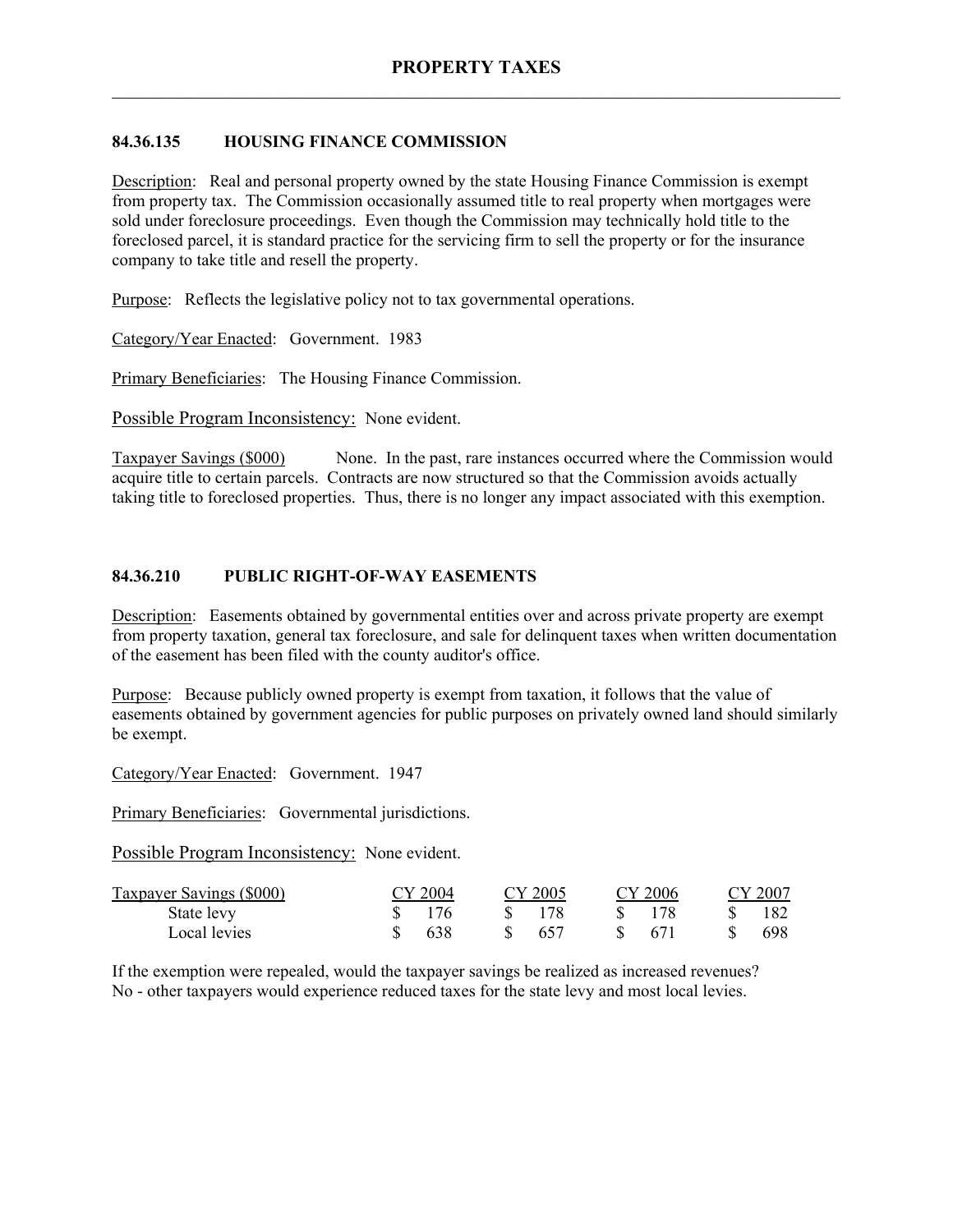## **84.36.230 INTERSTATE BRIDGES**

Description: A reciprocal exemption exists for bridges and their approaches that cross the state's boundaries which are owned by the state or local governments of Washington and the adjoining state.

Purpose: This exemption represents a combination of the legislative policy not to tax government property and to avoid retaliatory taxation by the adjoining states.

Category/Year Enacted: Government. 1949

Primary Beneficiaries: Presently nine bridges are jointly owned by Washington and one of its neighboring states; eight with Oregon and one with Idaho.

Possible Program Inconsistency: None evident.

| <b>Taxpayer Savings (\$000)</b> | CY 2004 | CY 2005  | CY 2006  | CY 2007  |
|---------------------------------|---------|----------|----------|----------|
| State levy                      | \$1,146 | \$ 1.157 | \$ 1,160 | \$ 1,182 |
| Local levies                    | \$4,151 | \$ 4.273 | \$ 4.372 | \$ 4,546 |

If the exemption were repealed, would the taxpayer savings be realized as increased revenues? No - other taxpayers would experience reduced taxes for the state levy and most local levies.

## **84.36.451 LEASEHOLDS OF PUBLIC PROPERTY**

Description: Private rights to use or occupy publicly owned property are exempt from property taxation. Individuals and businesses that lease public property are instead subject to the leasehold excise tax pursuant to Chapter 82.29A RCW, based on the rental value of the lease. A section of the leasehold tax law, RCW 82.29A.120(1), limits the amount of that tax to what the property tax would otherwise be.

Purpose: The exemption assures that lessees of public property will pay only the leasehold excise tax and not personal property tax on the value of the lease.

Category/Year Enacted: Tax Base. 1976

Primary Beneficiaries: Private lessees of publicly owned property, e.g. port districts and state tidelands.

Possible Program Inconsistency: None evident.

| Taxpayer Savings (\$000)* | CY 2004    | CY 2005    | CY 2006    | CY 2007    |
|---------------------------|------------|------------|------------|------------|
| State levy                | \$(11,168) | \$(11,658) | \$(12,381) | \$(13,210) |
| Local levies              | \$11.168   | \$11.658   | \$12,381   | \$13,210   |

\*Estimates are net of state and local leasehold excise tax. Because the state leasehold excise tax rate is proportionately greater than the local rate, compared with the property tax rates, a shift of tax burden from the state to local jurisdictions would take place if the exemption were eliminated.